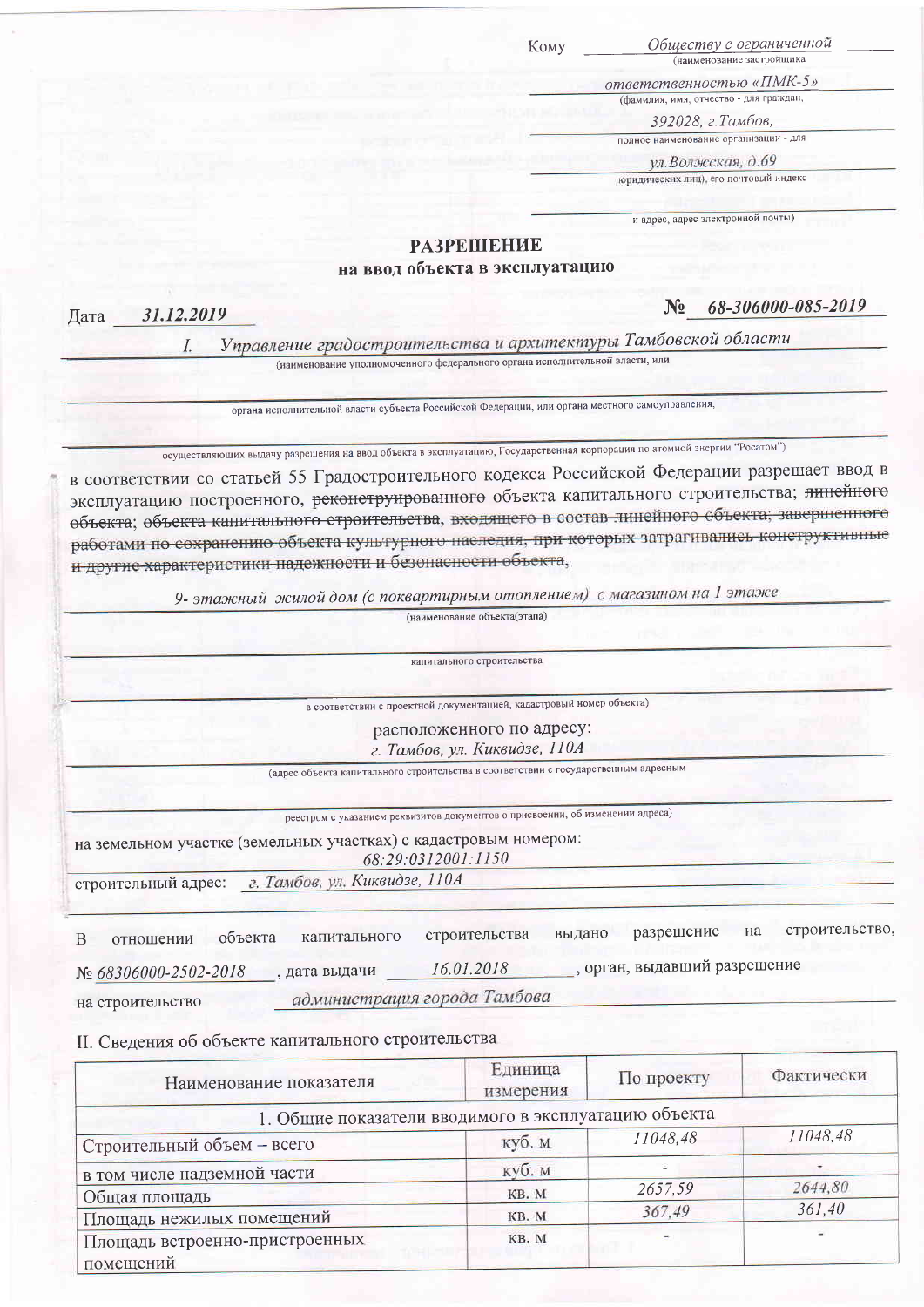| Количество зданий, сооружений                                           | IIIT.                        |                                  | $\mathcal I$                     |
|-------------------------------------------------------------------------|------------------------------|----------------------------------|----------------------------------|
| 2. Объекты непроизводственного назначения                               |                              |                                  |                                  |
|                                                                         | 2.1. Нежилые объекты         |                                  |                                  |
| (объекты здравоохранения, образования, культуры, отдыха, спорта и т.д.) |                              |                                  |                                  |
| Количество мест                                                         |                              |                                  |                                  |
| Количество помещений                                                    |                              |                                  |                                  |
| Вместимость                                                             |                              |                                  |                                  |
| Количество этажей                                                       |                              |                                  |                                  |
| в том числе подземных                                                   |                              |                                  |                                  |
| Сети и системы инженерно-технического                                   |                              |                                  |                                  |
| обеспечения                                                             |                              |                                  |                                  |
| Лифты                                                                   | IIIT.                        |                                  |                                  |
| Эскалаторы                                                              | ШT.                          |                                  |                                  |
| Инвалидные подъемники                                                   | IIIT.                        |                                  |                                  |
| Материалы фундаментов                                                   |                              |                                  |                                  |
| Материалы стен                                                          |                              |                                  |                                  |
| Материалы перекрытий                                                    |                              |                                  |                                  |
| Материалы кровли                                                        |                              |                                  |                                  |
| Иные показатели:                                                        |                              |                                  |                                  |
|                                                                         | 2.2. Объекты жилищного фонда |                                  |                                  |
| Общая площадь жилых помещений (за                                       | KB. M                        | 1596,16                          | 1584,9                           |
| исключением балконов, лоджий, веранд и                                  |                              |                                  |                                  |
| reppac)                                                                 |                              |                                  |                                  |
| Общая площадь нежилых помещений, в том                                  | KB. M                        |                                  | 654,4                            |
| числе площадь общего имущества в                                        |                              |                                  |                                  |
| многоквартирном доме                                                    |                              |                                  |                                  |
| Количество этажей                                                       | IIIT.                        | 11                               | 11                               |
| в том числе подземных                                                   |                              | $\overline{I}$                   | $\boldsymbol{I}$                 |
| Количество секций                                                       | секций                       |                                  |                                  |
| Количество квартир/общая площадь, всего                                 | ШТ./КВ. М                    | 32/                              | 32/1584,9                        |
| в том числе:                                                            |                              |                                  |                                  |
| 1-комнатные                                                             | IUT./KB. M                   | $16/$ -                          | 16/640,6                         |
| 2-комнатные                                                             | IIIT./KB. M                  | 16/                              | 16/944,3                         |
| 3-комнатные                                                             | шт./кв. м                    |                                  |                                  |
| 4-комнатные                                                             | ШТ./КВ. М                    |                                  |                                  |
| более чем 4-комнатные                                                   | ШТ./КВ. М                    |                                  |                                  |
| Общая площадь жилых помещений (с учетом                                 | KB. M                        | 1622,08                          | 1629,0                           |
| балконов, лоджий, веранд и террас)                                      |                              |                                  |                                  |
| Сети и системы инженерно-технического                                   |                              | электроснабжение,                | электроснабжени                  |
| обеспечения                                                             |                              | водоснабжение,                   | водоснабжение,<br>водоотведение, |
|                                                                         |                              | водоотведение,<br>теплоснабжение | теплоснабжение                   |
|                                                                         | IIIT.                        | $\overline{2}$                   | $\overline{2}$                   |
| Лифты                                                                   |                              |                                  |                                  |
| Эскалаторы                                                              | IIT.                         |                                  |                                  |
| Инвалидные подъемники                                                   | IIIT.                        | монолитные                       | монолитные                       |
| Материалы фундаментов                                                   |                              | железобетонные                   | железобетонные                   |
|                                                                         |                              | $2$ к $/6$                       | $3E/6$                           |
| Материалы стен                                                          |                              | кирпичные                        | кирпичные                        |
| Материалы перекрытий                                                    |                              | ж/б плиты                        | ж/б плиты                        |
| Материалы кровли                                                        |                              | рулонная                         | рулонная                         |
| Иные показатели                                                         |                              |                                  |                                  |

 $\overline{2}$ 

3. Объекты производственного наз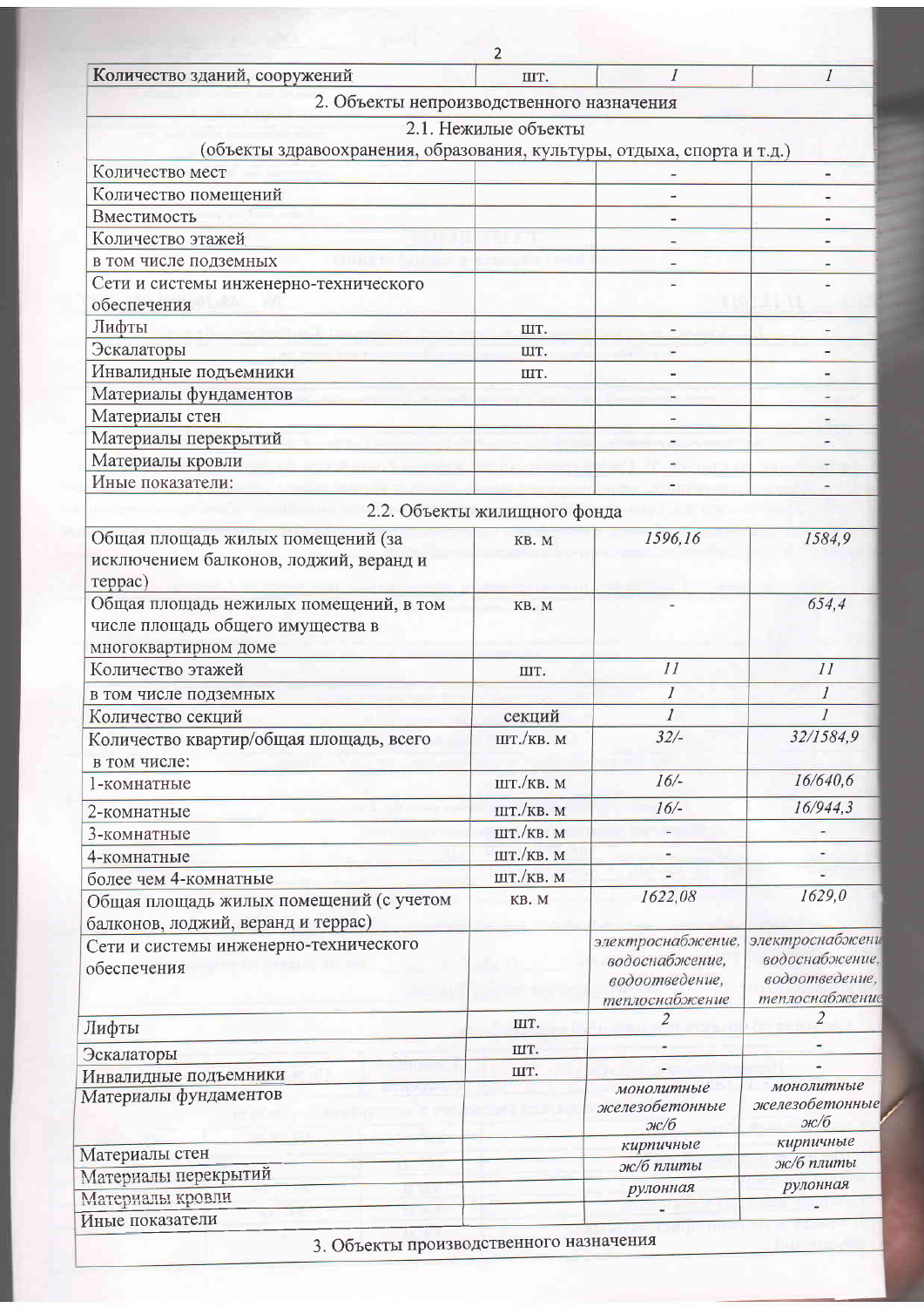| Наименование объекта капитального строительства в соответствии с проектной документацией:                                                   |                     |  |
|---------------------------------------------------------------------------------------------------------------------------------------------|---------------------|--|
| Тип объекта                                                                                                                                 |                     |  |
| Мощность                                                                                                                                    |                     |  |
| Производительность                                                                                                                          |                     |  |
| Сети и системы инженерно-технического                                                                                                       |                     |  |
| обеспечения                                                                                                                                 |                     |  |
| Лифты                                                                                                                                       | ШT.                 |  |
| Эскалаторы                                                                                                                                  | IIIT.               |  |
| Инвалидные подъемники                                                                                                                       | IIIT.               |  |
| Материалы фундаментов                                                                                                                       |                     |  |
| Материалы стен                                                                                                                              |                     |  |
| Материалы перекрытий                                                                                                                        |                     |  |
| Материалы кровли                                                                                                                            |                     |  |
| Иные показатели                                                                                                                             |                     |  |
|                                                                                                                                             | 4. Линейные объекты |  |
| Категория                                                                                                                                   |                     |  |
| (класс)                                                                                                                                     |                     |  |
| Протяженность                                                                                                                               | M                   |  |
| Мощность (пропускная способность,                                                                                                           |                     |  |
| грузооборот, интенсивность движения)                                                                                                        |                     |  |
| Диаметры и количество трубопроводов,                                                                                                        |                     |  |
| характеристики материалов труб                                                                                                              |                     |  |
| Тип (КЛ, ВЛ, КВЛ), уровень напряжения                                                                                                       |                     |  |
| линий электропередачи                                                                                                                       |                     |  |
| Перечень конструктивных элементов,                                                                                                          |                     |  |
| оказывающих влияние на безопасность                                                                                                         |                     |  |
| Иные показатели                                                                                                                             |                     |  |
| 5. Соответствие требованиям энергетической эффективности и требованиям<br>оснащенности приборами учета используемых энергетических ресурсов |                     |  |

| Класс энергоэффективности здания           |                                      | В (высокий) | В (высокий) |
|--------------------------------------------|--------------------------------------|-------------|-------------|
| дельный расход тепловой энергии на 1 кв. м | $\kappa B$ T $\cdot$ $\frac{q}{M^2}$ |             |             |
| лощади                                     |                                      |             |             |
| латериалы утепления наружных               |                                      |             |             |
| траждающих конструкций                     |                                      |             |             |
| полнение световых проемов                  |                                      |             |             |

прешение на ввод объекта в эксплуатацию недействительно без технического плана

Претовленного 25.12.2019, кадастровым инженером Скопуовой Анастасией Сергеевной, фикационный аттестат кадастрового инженера № 68-16-384 от 25.04.2016, выданный тетом по управлению имуществом Тамбовской области (дата внесения сведений о тровом инженере в государственный реестр кадастровых инженеров 05.05.2016).

Первый заместитель нальника управления, ный архитектор области

**декабря** 

**Sali** (C)

помоченногосотрудника органа, осуществляющего последнения на ввод объекта в эксплуатацию)

 $2019$  2

**KTVPbl** TAMBOBCKOW ОБЛАСТИ

Ÿ.

<u>baca f</u>

А.А. Филатов (расшифровка подписи)